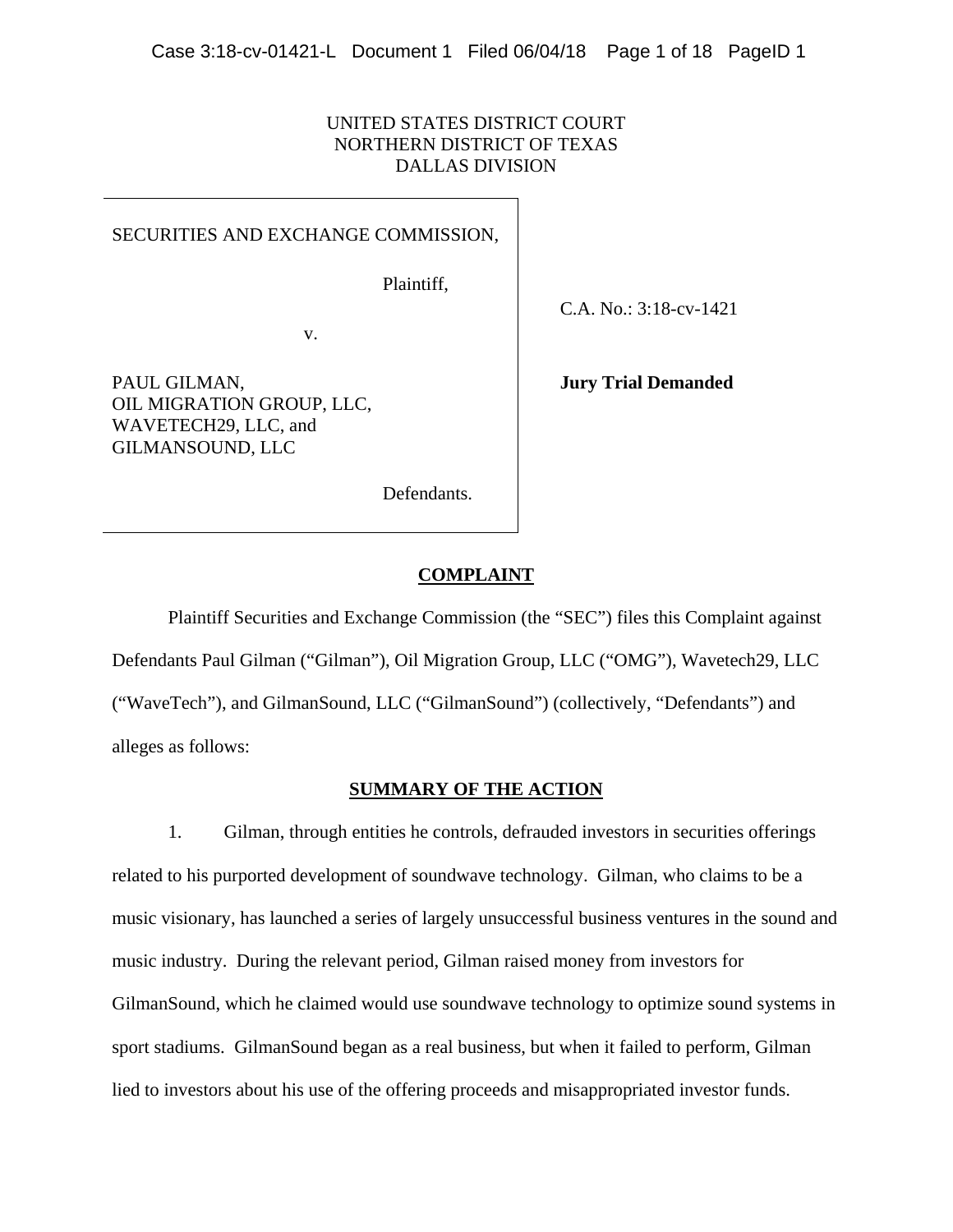#### Case 3:18-cv-01421-L Document 1 Filed 06/04/18 Page 2 of 18 PageID 2

2. Touting GilmanSound and his purported expertise with soundwaves, Gilman moved outside the sound and music industry and raised money from investors for two oil and gas ventures—OMG and WaveTech. Gilman told investors that he would use their money to test, validate, further develop, and license his purported soundwave technology for use in oil-and-gas industry applications. Although Gilman has no apparent experience in the oil and gas industry, he claimed OMG and WaveTech would revolutionize the industry by using soundwave technology to lower the viscosity of oil and enhance water separation and purification processes involved in oil and gas exploration and production.

3. In truth, OMG and WaveTech were sham enterprises that operated as fraudulent vehicles for Gilman to solicit, receive, and misappropriate investor funds. Gilman spent substantially all of the money he raised from investors on personal expenses and other nonbusiness items, such as luxury Las Vegas hotels, restaurants, designer clothing and home furnishings, large cash withdrawals at casino ATMs, and, in at least one instance, a Ponzi payment to an earlier investor. Gilman also made multiple misstatements and omissions to investors about the status of the purported soundwave technology and the use of investor funds.

4. From 2013 through 2016 (the "Relevant Period"), Defendants raised at least approximately \$3.3 million from approximately 40 investors located in Texas and other states. That money is gone, and the investors (excluding Ponzi payments) received nothing in return.

5. By reason of their misconduct, Defendants violated the antifraud provisions of the federal securities laws, specifically Section 17(a) of the Securities Act of 1933 (the "Securities Act") [15 U.S.C. § 77q] and Section 10(b) of the Securities Exchange Act of 1934 (the "Exchange Act") [15 U.S.C. § 78j(b)] and Rule 10b-5 thereunder [17 C.F.R. § 240.10b-5]. Defendants should be permanently enjoined from violating these provisions of the securities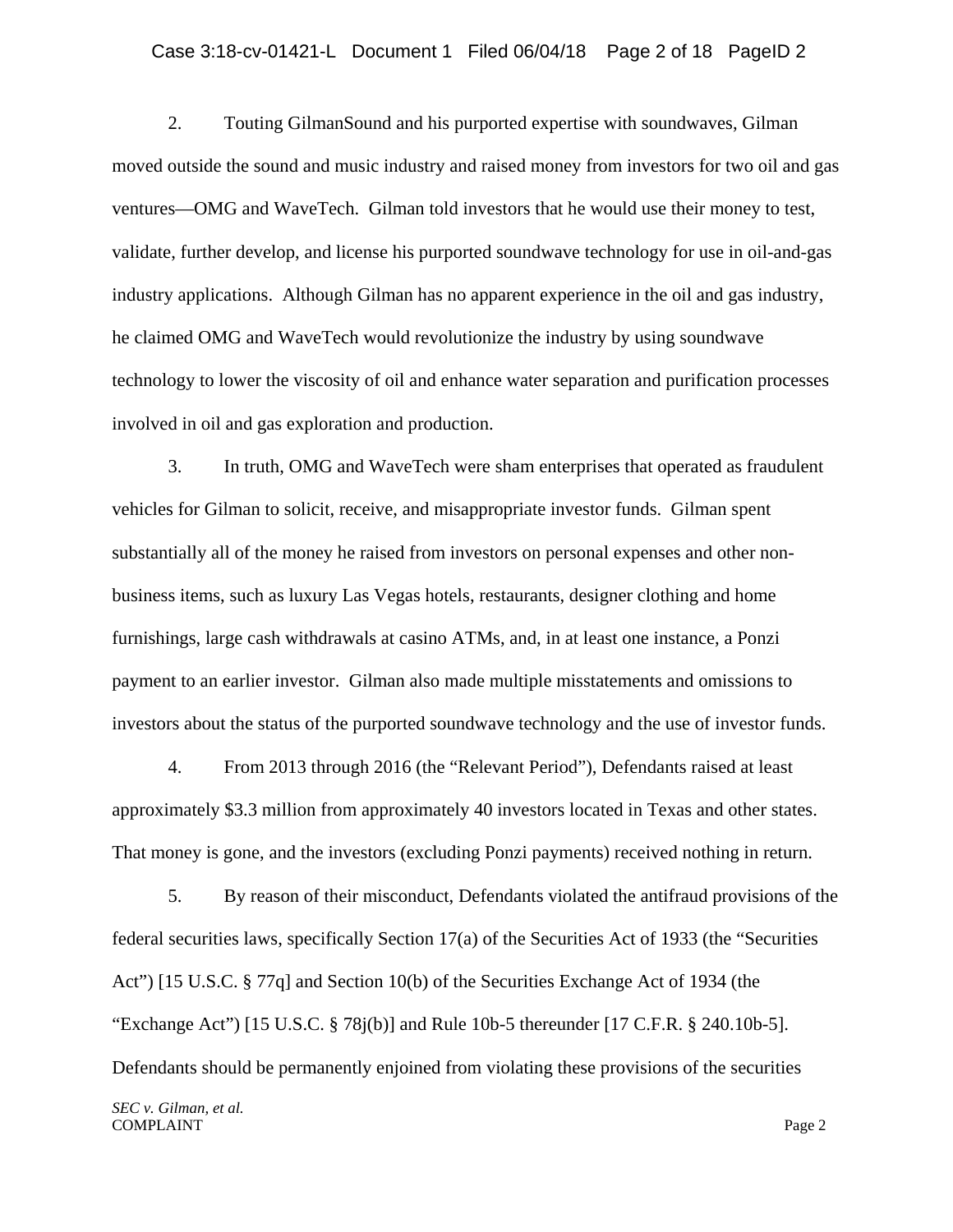laws, required to disgorge all ill-gotten gains with prejudgment interest, and ordered to pay appropriate civil penalties.

### **JURISDICTION AND VENUE**

6. This Court has jurisdiction over this action pursuant to Sections 20(b), 20(d), and 22(a) of the Securities Act [15 U.S.C.  $\S$  77t(b), 77t(d), and 77v(a)] and Sections 21(d), 21(e), and 27(a) of the Exchange Act [15 U.S.C. §§ 78u(d), 78u(e), and 78aa(a)]. The investments offered, purchased, and sold as alleged herein were securities as defined under the Securities Act and the Exchange Act. Defendants directly or indirectly made use of the means or instrumentalities of interstate commerce or the mails in connection with the transactions, acts, practices, and courses of business alleged herein.

7. Venue is proper in this district pursuant to Section 22(a) of the Securities Act [15 U.S.C. § 77 $v(a)$ ] and Section 27(a) of the Exchange Act [15 U.S.C. § 78aa(a)]. Certain of the transactions, acts, practices, and courses of business constituting violations of the federal securities laws occurred within this district. Among other things, Defendants offered and sold securities at issue in this district and one of the largest investors resides in this district.

#### **DEFENDANTS**

8. Defendant Gilman is an individual who is believed to reside in Las Vegas, Nevada. Gilman asserted his Fifth Amendment privilege against self-incrimination and refused to testify in connection with the SEC's underlying investigation.

9. Defendant OMG is a Texas limited liability company. Gilman controls OMG and holds OMG out as a business that utilizes soundwave technology for oil and gas extraction, storage, and transportation applications.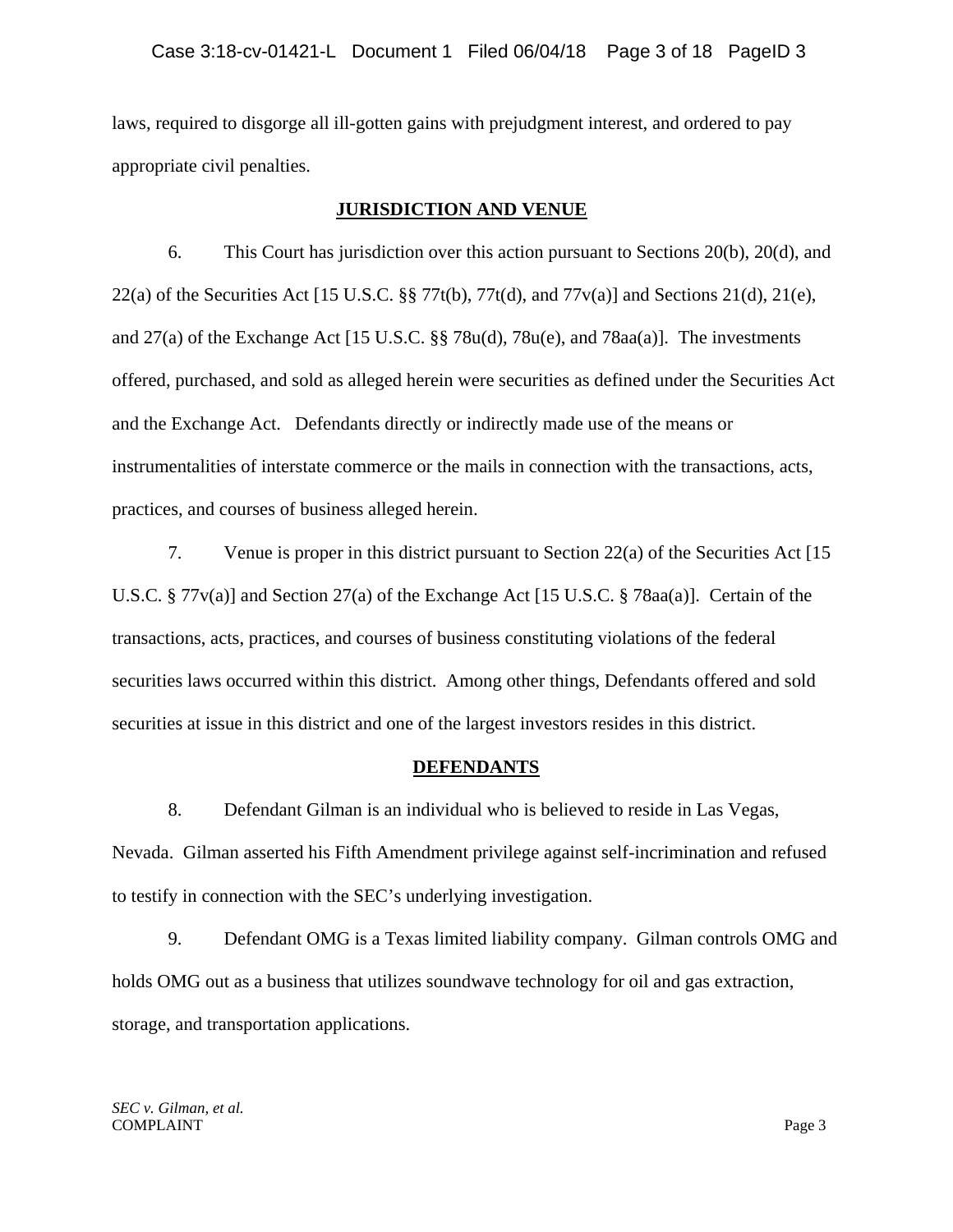10. Defendant WaveTech is a Delaware limited liability company. Gilman controls WaveTech and holds WaveTech out as a business that utilizes soundwave technology to enhance water separation and purification processes involved in oil and gas exploration and production.

11. Defendant GilmanSound is a Nevada limited liability company. Gilman controls GilmanSound and holds GilmanSound out as a business that utilizes soundwave technology to optimize sound wave distribution in stadiums.

#### **FACTUAL ALLEGATIONS**

#### **A. Background**

12. Gilman claims to be a music visionary, producer, and award-winning composer. According to his internet biographies and postings, Gilman had a long career recording music for TV commercials, producing music for famous musicians, and releasing his own music albums. For example, self-dubbed as the "Whale Whisperer," Gilman produced and starred in a documentary of his musical encounters with dolphins and whales. In the years leading up to this action, Gilman engaged in a pattern of forming supposedly cutting-edge technology companies for the sound and music industry that failed to achieve commercial quality, generated little or no revenues, and disappeared.

13. Gilman's latest business in the sound and music industry is Defendant GilmanSound, which Gilman started in late 2009 and capitalized by raising money from individual investors. GilmanSound offers audio-engineering services to optimize existing speaker systems in arenas and stadiums. GilmanSound has actually provided services to several major league baseball teams for their stadiums. However, this has included only one "paid for" installation, while the rest of the work was largely proof-of-concept work that Gilman provided at or below cost.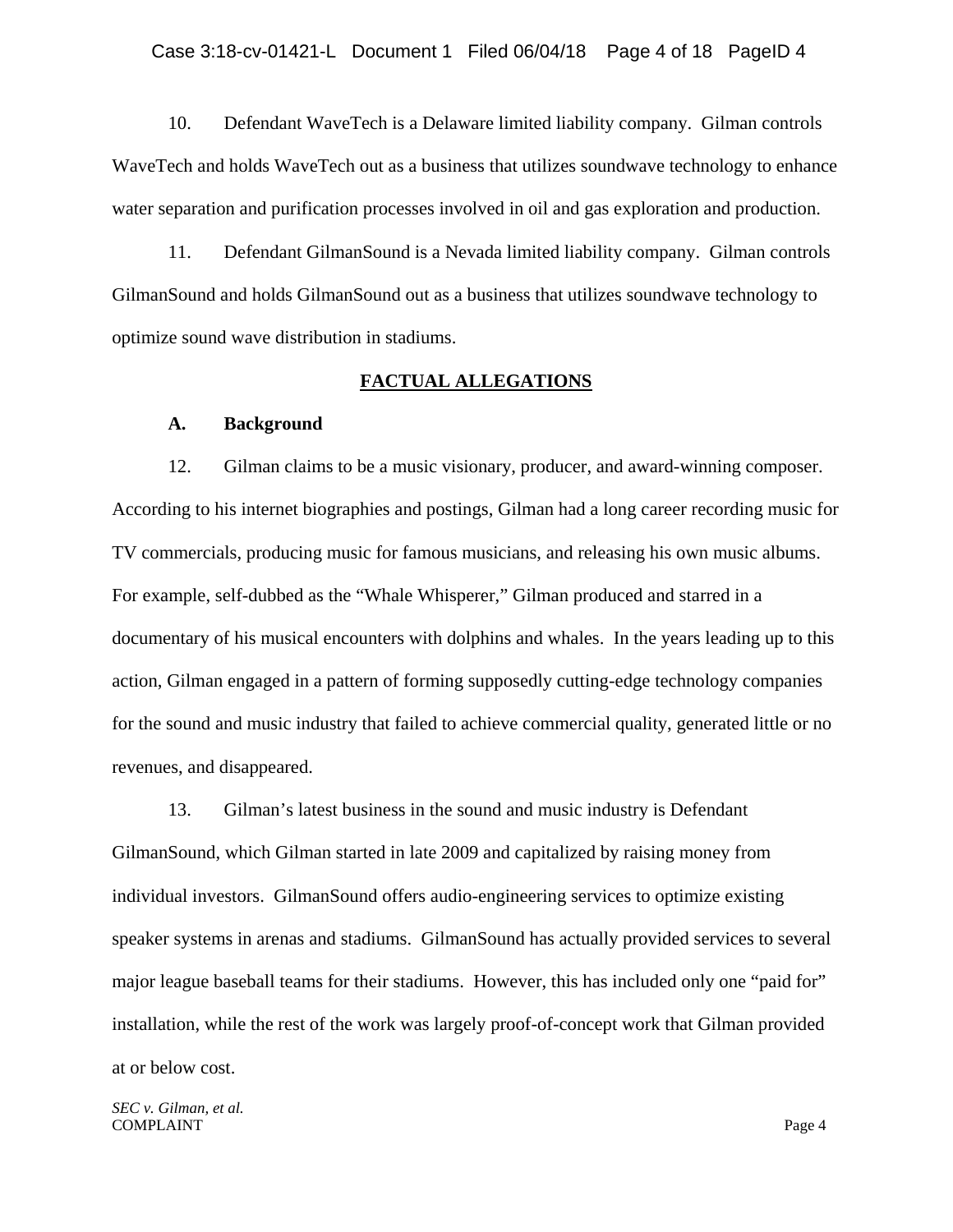#### Case 3:18-cv-01421-L Document 1 Filed 06/04/18 Page 5 of 18 PageID 5

14. Beginning in approximately February 2013, Gilman started leveraging his purported "soundwave" expertise to raise money from oil and gas investors. Gilman has no disclosed experience in the oil and gas industry. Yet, Gilman claimed that he had developed a revolutionary technology based on "sonication" that would transform the oil and gas industry by using soundwaves to cheaply and effectively lower the viscosity of oil. Gilman represented that this technology would make oil flow through pipelines more efficiently and could be used in fracking, secondary oil recovery, oil storage, oil transportation, as well as for water separation and purification, among other applications.

### **B. The Oil and Gas Offerings**

15. From at least February 2013 through February 2015, Gilman solicited and obtained money from investors in Texas and other states for OMG, a company he claimed had developed a technology that used soundwaves to cheaply and effectively lower the viscosity of oil and that could be used in fracking, secondary oil recovery, storage, and transportation.

16. From at least June 2014 through April 2015, Gilman solicited and obtained money from investors in Texas and other states for WaveTech, a company he claimed had developed a technology that used soundwaves to enhance the water separation and purification processes involved with oil exploration and production.

17. Gilman formed OMG and WaveTech so that he would have entities in place that he could use to raise and receive investor funds. Gilman solicited and obtained money from the investors in OMG and WaveTech purportedly to test, validate, further develop, and license the soundwave technology for use in oil and gas industry applications, and he promised the investors substantial profits.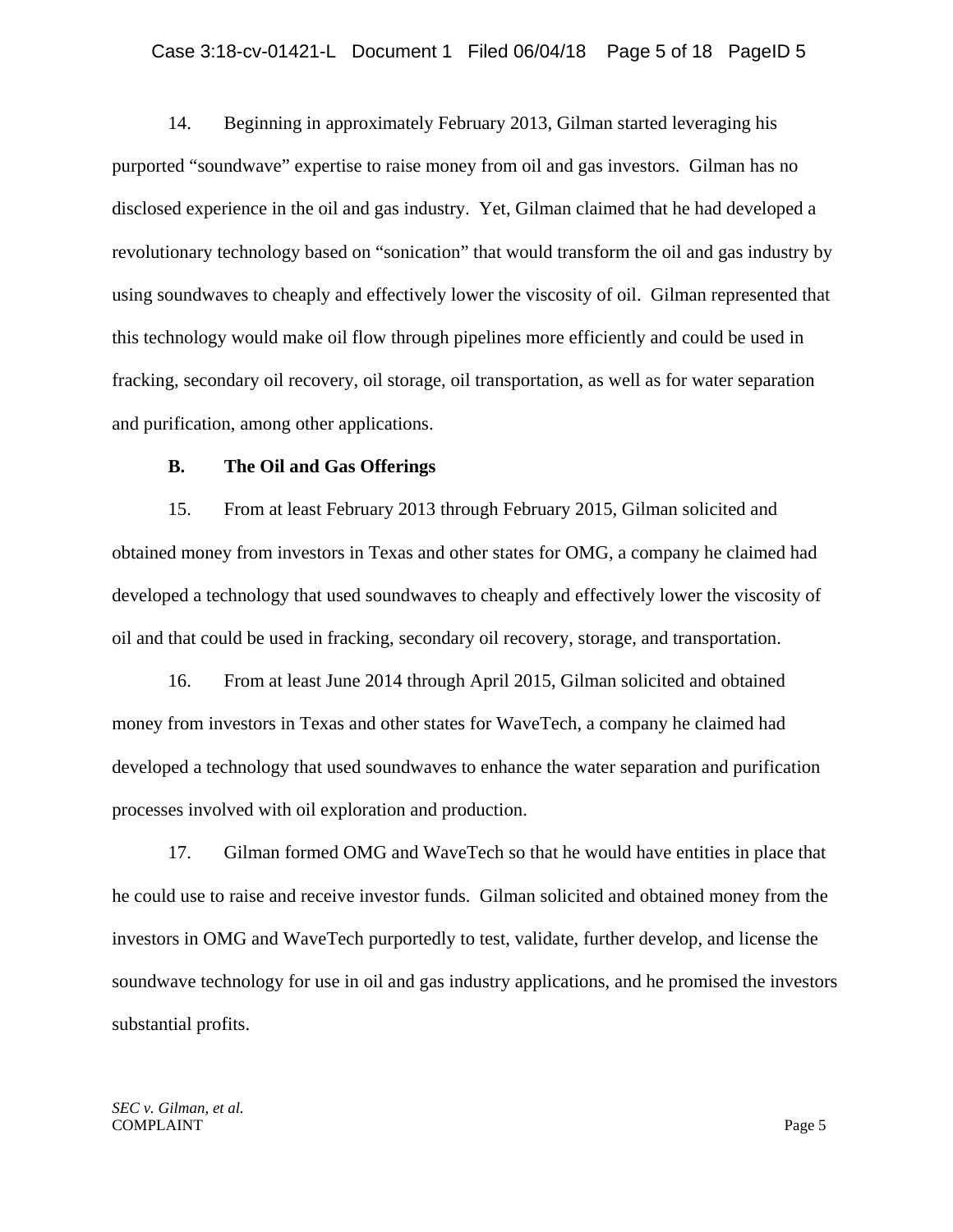#### Case 3:18-cv-01421-L Document 1 Filed 06/04/18 Page 6 of 18 PageID 6

18. Gilman sold to investors percentage equity interests in OMG, WaveTech, or both. In some instances, Gilman told investors they were purchasing an equity interest in whichever one of his soundwave technology ventures succeeded first. Gilman did not use a typical oil and gas offering memorandum. Rather, Gilman solicited and communicated with the investors orally and by sending emails, investment contract documents, and power point presentations. Gilman had ultimate authority over the statements and materials used in connection with the investments.

19. Gilman instructed investors where to wire their investment funds. Sometimes he told the investor to wire funds directly to his personal bank account or to a GilmanSound bank account he controlled, even though the investor was purchasing an interest in OMG or WaveTech. At other times, he requested the OMG or WaveTech investor to wire funds to a WaveTech bank account he controlled. Once received, the investor funds were commingled in and among the various GilmanSound, WaveTech, and personal accounts. Gilman, at all times, has controlled the bank accounts that received the investor funds. No investor funds identified to date were transferred to an OMG bank account, which, based on information obtained during the SEC staff's investigation, appears to have had a bank account open for less than six months with a balance that never exceeded \$1,200.

20. In each instance, the investor paid money to purchase an interest in OMG, WaveTech, or both, and the investor expected to receive profits from the investment based solely upon the efforts and expertise of Gilman, including in developing, testing, and commercializing the soundwave technology. These were entirely passive investments, and the investors had no role or say in operations or management.

21. In total, Gilman raised at least approximately \$3.3 million from approximately 40 investors located in multiple states and locations, including Texas, New York, Georgia,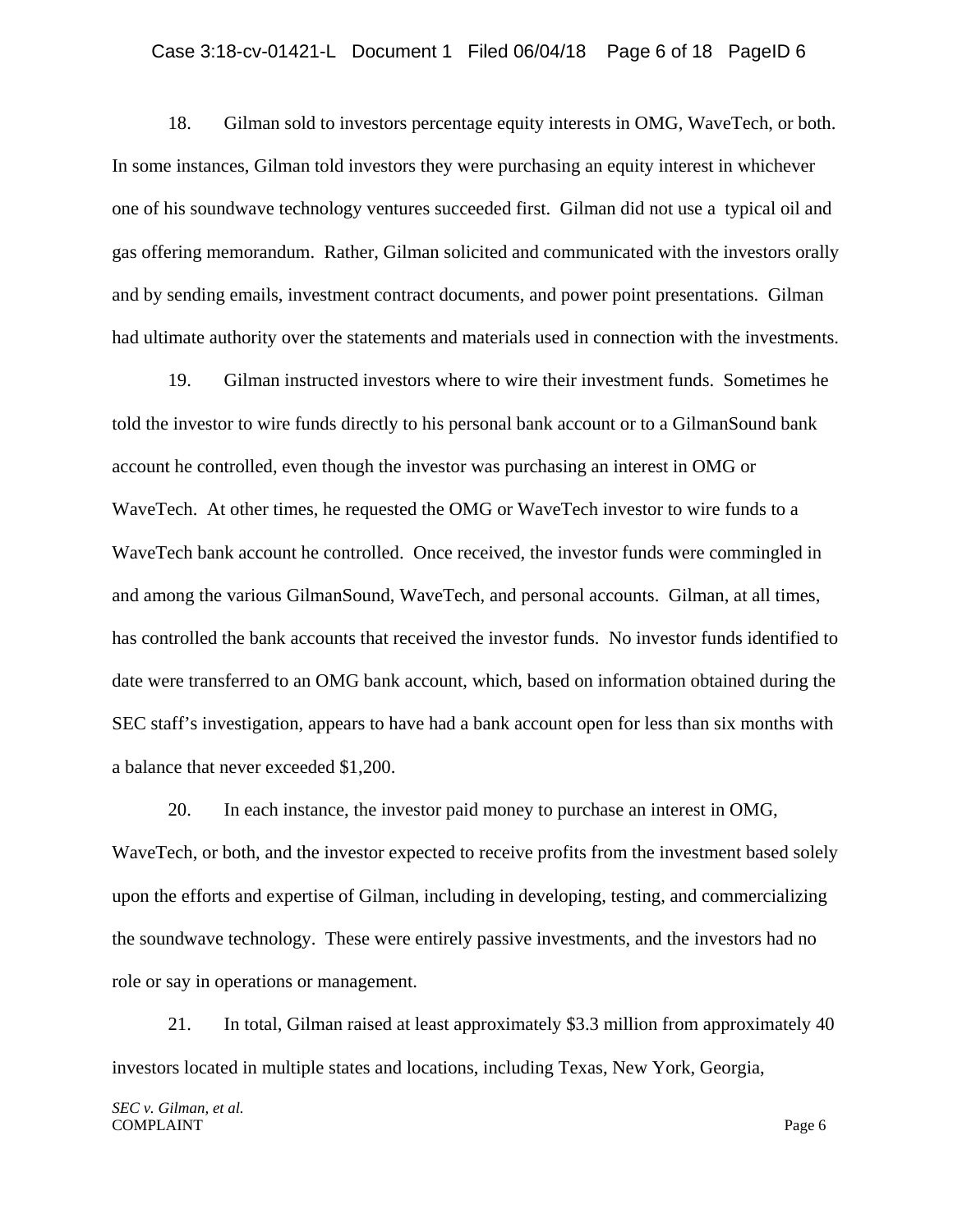Tennessee, and California. Of those funds, at least approximately \$1,030,000 were raised for OMG (\$595,000) and WaveTech (\$435,000). The rest were raised for OMG, WaveTech, and/or for GilmanSound. To date, the SEC's staff has been unable to further segregate the investments as a result of: (a) Defendants' extensive commingling of investor funds; (b) Defendants' failure to maintain adequate books and records; (c) Gilman's representations to certain investors that their funds would purchase an interest in whichever venture succeeded first; and (d) Gilman's invocation of his Fifth Amendment privilege against self-incrimination.

### **C. Gilman Misused and Misappropriated Investor Funds**

22. Gilman told investors in OMG and WaveTech that he would use their funds to test, analyze, independently verify, further develop, and license the soundwave technology for oil and gas industry applications. As Gilman knew, this was false. Instead, Gilman spent substantially all of the investor funds on personal expenses and non-business items, including designer clothing, travel and dining, rent and home furnishings, and cash withdrawals at casino ATMs. Indeed, almost immediately after Gilman received funds from investors, he misappropriated the money to fund his lifestyle in Las Vegas and California.

23. When investor funds ran low, Gilman raised money from new investors or additional money from previous investors, and then quickly used those funds for his personal benefit as well. Gilman induced investors to invest, or continue to invest, by intentionally and falsely leading them to believe that everything was on track with the soundwave technology and that their funds were being used to complete testing and validation. Gilman, however, was continuing to spend investor funds for himself, which he never told investors.

24. For example, Gilman induced a nurse who lives in Dallas, Texas to make a series of investments totaling \$540,000 between February 2014 and March 2015 for equity interests in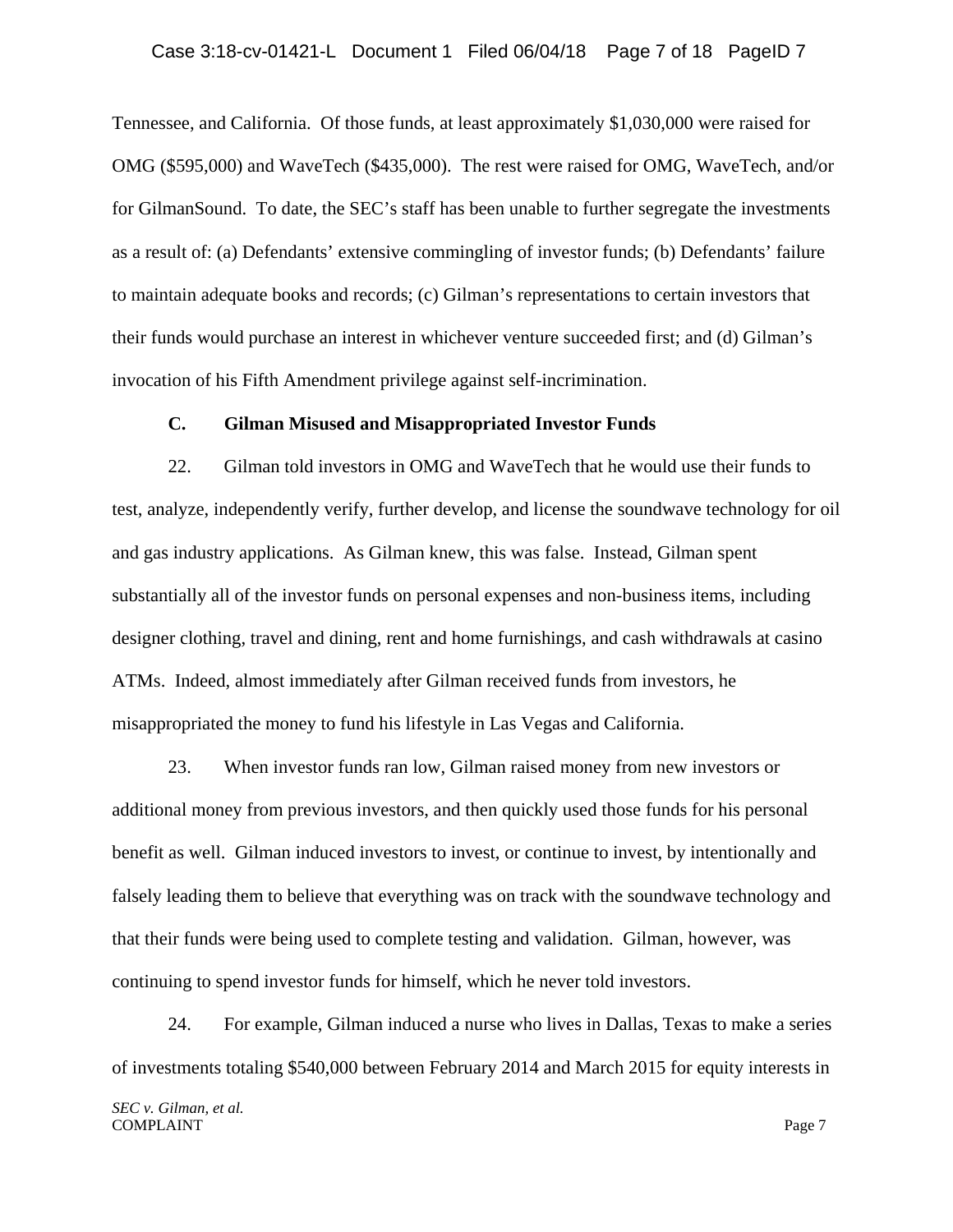OMG and WaveTech by representing to her, among other things, that Gilman had developed new technology that affected the viscosity of oil and was raising funds to conduct formal testing, analysis, and independent scientific verification of that technology.

25. As another example, Gilman persuaded a church minister living in Franklin, Tennessee to invest \$100,000 in several installments in February and March 2013 for equity interests in OMG by representing to him, among other things, that Gilman needed additional investor funds to finalize field testing and development of his purported technology to bring it to market.

26. As another example, Gilman induced a businessman and his company located in Houston, Texas to invest a total of \$195,000 in installments between February 2014 and February 2015 for equity interests in OMG by representing to him, among other things, that based on the extensive study by his team, Gilman believed his soundwave technology could revolutionize the oil and gas industry.

27. As a final example, Gilman convinced a psychology professor residing in Parker, Texas to make multiple investments, including at least \$60,000 for equity interests in WaveTech in May 2014, by representing to him, among other things, that Gilman needed investment funds for engineering, equipment, testing, and sales costs.

28. Gilman did not tell the investors that he was using their investment funds to pay for his personal expenses and other non-business items, including luxury Las Vegas hotels, restaurants, designer clothing, airline flights, home furnishings, ATM cash withdrawals at Las Vegas casinos, as well as transfers to his personal bank accounts.

29. In at least one instance, Gilman also used investment funds from a new WaveTech investor to make a Ponzi payment to an earlier OMG investor. In February and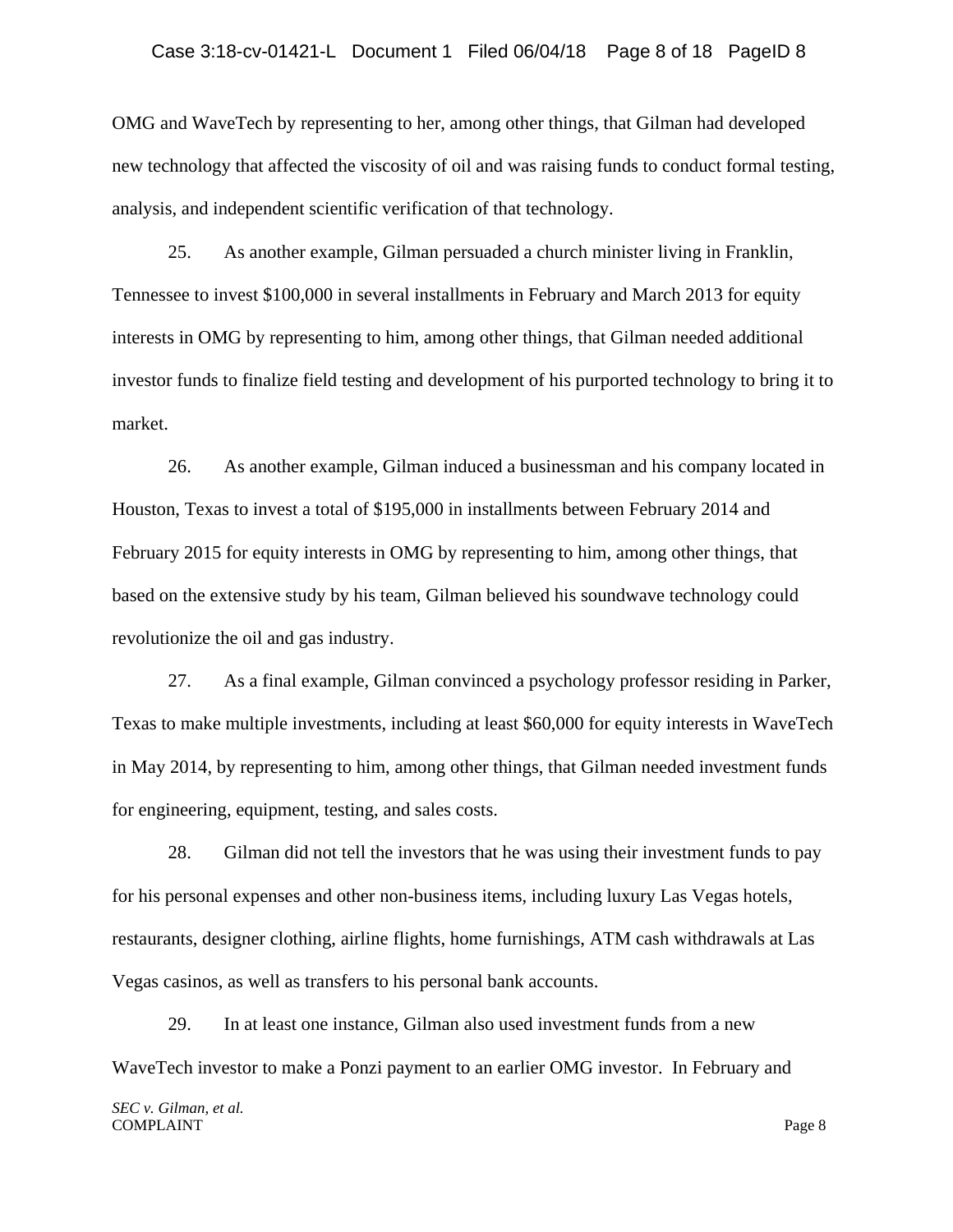March 2015, Gilman raised \$100,000 and \$50,000, respectively, from an investor for WaveTech that was deposited in a WaveTech bank account that had a balance of less than \$2,100. In March 2015, Gilman then paid \$100,000 of those investor funds to the OMG investor in Tennessee mentioned above, who had become disillusioned with Gilman and demanded his \$100,0000 investment back. Gilman used the remaining \$50,000 primarily for stays at multiple luxury Las Vegas hotels, clothing, and cash withdrawals.

30. Gilman formed OMG and WaveTech to create the facade of legitimate businesses that he could use to raise and then misuse investor funds. He intentionally led investors to believe they were purchasing equity interests in promising technology start-up ventures. In reality, and as Gilman knew, OMG and WaveTech were a sham.

31. The bank records do not reflect any investor funds being used for testing or developing the purported soundwave technology, and in fact do not appear to reflect any meaningful expenditures on business operations at all. Defendants have also failed to identify or document any investor funds that were spent on the testing or development of the soundwave technology. With the exception of the Ponzi payment and a payment made to an investor in a settlement of private litigation, there is no record of investors receiving any of their money back, much less a return on their investment. Instead, Gilman misappropriated the investor funds, and the accounts used to receive the investor funds are empty and currently closed.

### **D. Gilman Made Misrepresentations and Omissions**

32. Gilman made multiple misrepresentations and omissions to OMG and WaveTech investors between at least February 2013 and April 2015, in connection with the offer, purchase, and sale of interest in OMG and WaveTech.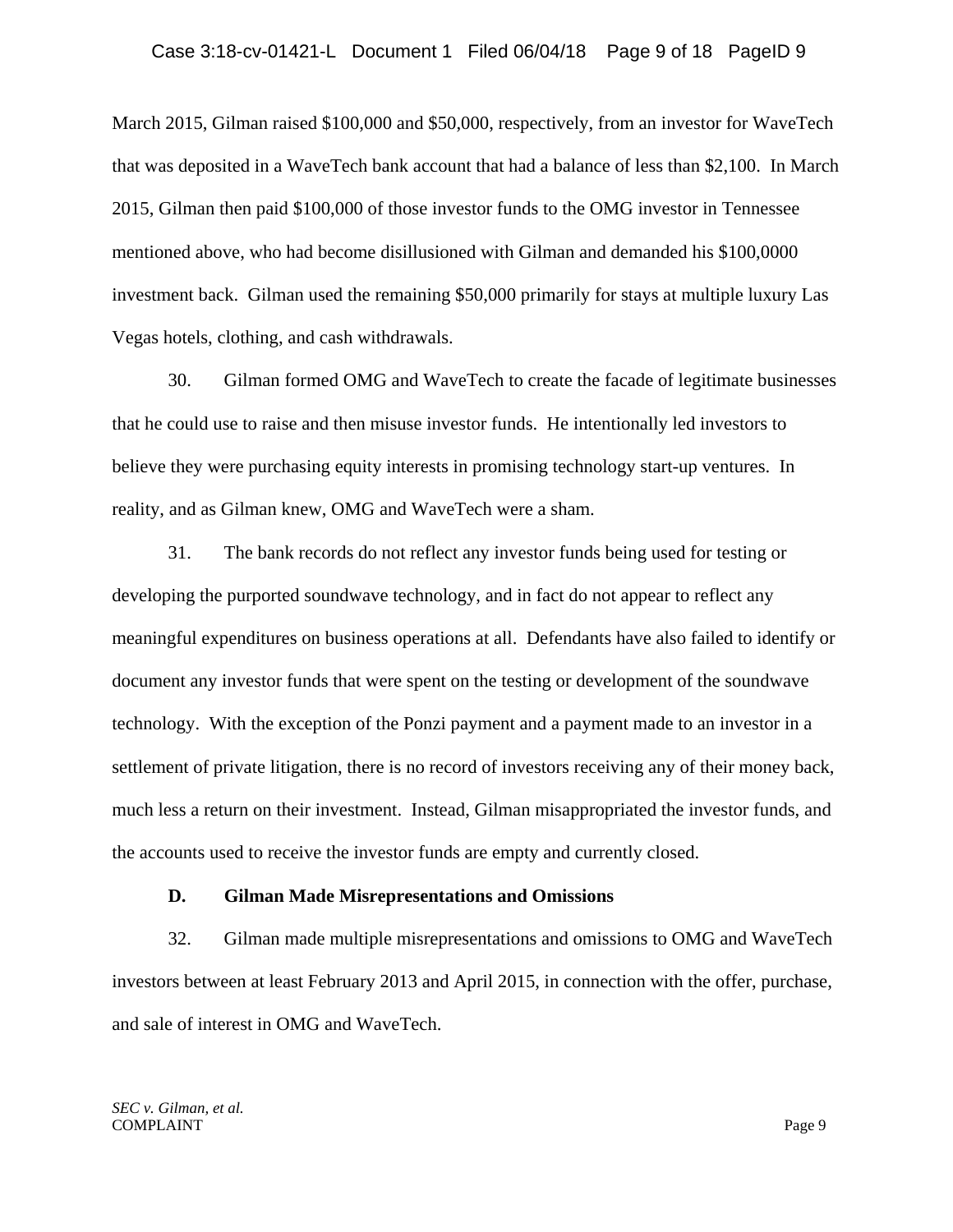#### Case 3:18-cv-01421-L Document 1 Filed 06/04/18 Page 10 of 18 PageID 10

33. Gilman, on behalf of OMG and WaveTech, represented to investors, including the investors discussed at Paragraphs 24-29 above, that their investment funds would be used to test, analyze, verify, further develop, or license the soundwave technology. As Gilman knew, this was false and misleading, because Gilman used substantially all, if not all, of the investor funds on personal expenses, other non-business items, and one or more Ponzi payments.

34. Gilman, on behalf of OMG and WaveTech, spoke or wrote to investors, including the investors discussed at Paragraphs 24-29 above, about how he would use their investment funds, but knowingly failed to disclose that he intended to and did use investor funds for personal expenses, other non-business items, and one or more Ponzi payments.

35. Gilman on behalf of OMG and WaveTech made representations to investors, including the investors discussed at Paragraphs 24-29 above, as to the existence, validity, and status of the soundwave technology for use in oil and gas applications Upon information and belief, including the fact that OMG and WaveTech produced documents in response to the staff's subpoenas in the underlying investigation but failed to produce documentation substantiating the existence or validation of the soundwave technology, Gilman's statements about the existence, viability, and status of the soundwave technology were false.

36. Gilman on behalf of OMG and WaveTech also told investors that their investments were guaranteed to result in substantial profits—for example, promising at least one investor (the nurse in Dallas) that she would "reap incredible returns" and another (an individual investor in Georgia) that she would double her money "no matter what." Gilman, however, knew that he was not using their investments to generate profits.

37. Gilman's misstatements and omissions to the nurse in Dallas include the following: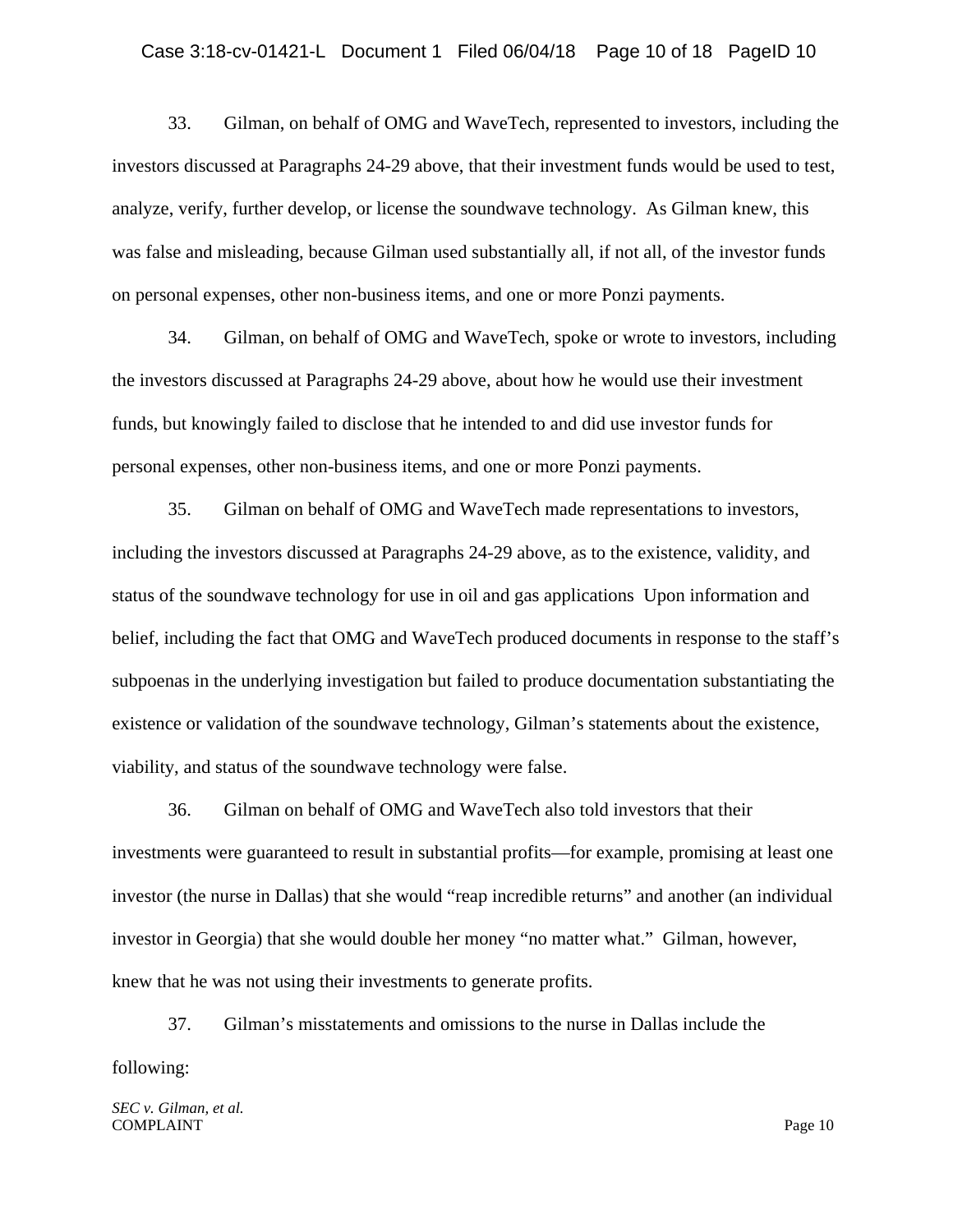- a. Gilman represented in February 2014 that her "investment contemplates an equity interest in O.M.G. for all operational and research endeavors" and acknowledged that an investment in OMG was "dedicated to lowering viscosity for the purpose of oil recovery and related applications." These statements were false and misleading, including because Gilman did not use the investor funds for such purposes and failed to disclose how he was actually using investor funds.
- b. Gilman represented in February 2014 that OMG "has the exclusive right to use and has licensed non-asset IP technology which affects oil viscosity and current oil recovery procedures." This was false and misleading, including because Gilman knew he was not limiting use of the purported IP technology to OMG and because OMG has produced no record of an exclusive right to use or of licensing the purported IP technology.
- c. Gilman represented in May 2014 that viscosity is the holy grail of the oil industry "and we've captured it" and that the "IP technology licensed by O.M.G. has moved from the development stage to proof of concept, and this memorandum of understanding reflects O.M.G.'s intention to conduct formal testing, analysis, and independent scientific verification that the IP technology used by O.M.G. changes oil viscosity." This was false and misleading for the reasons alleged above about licensing, exclusivity, and the use of funds, and because Gilman knew he was creating the false impression of progress that had not occurred.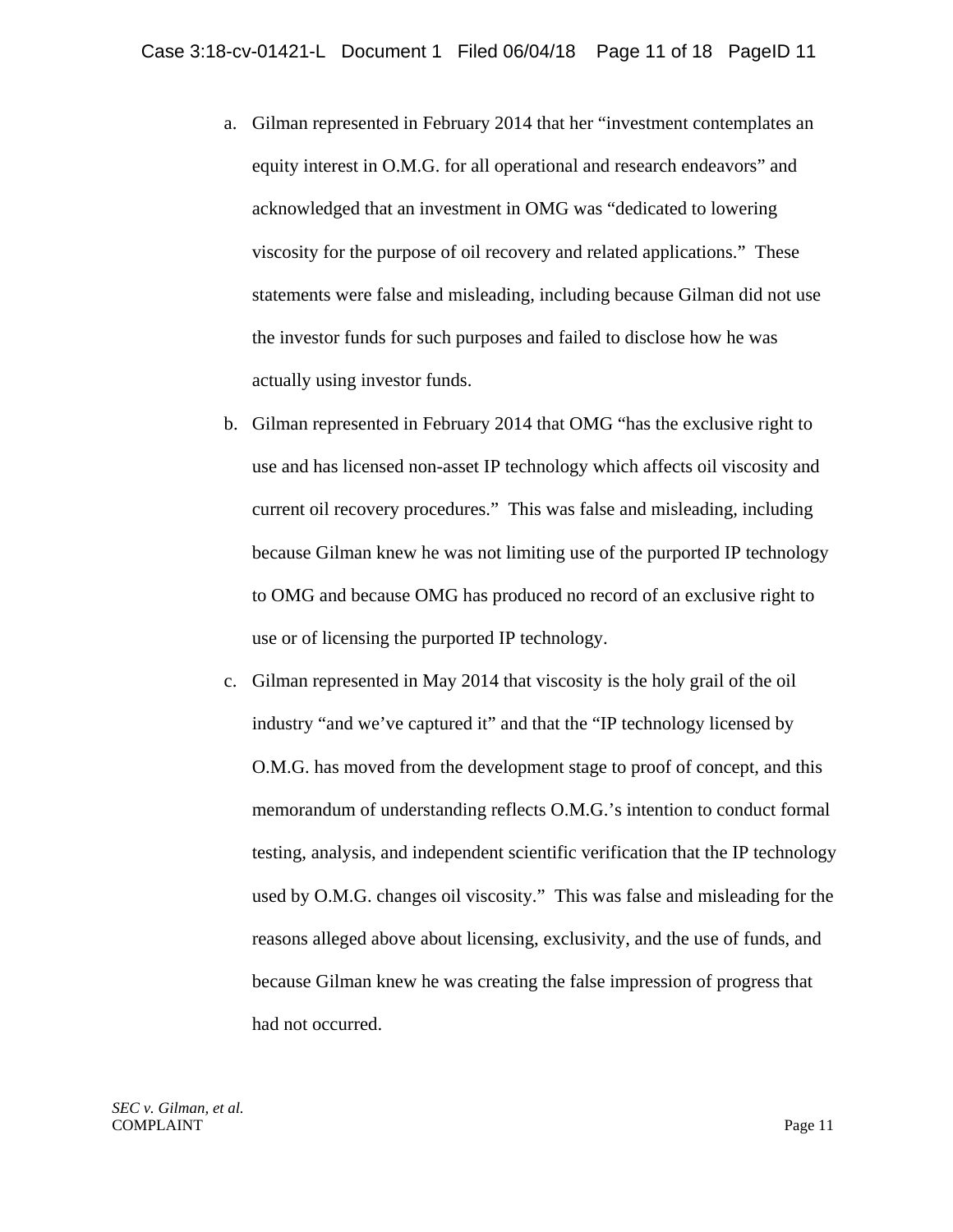- d. Gilman represented in May 2014 that he had "conducted exhaustive laboratory studies focused on applying his sound energy technology at certain frequencies to a 42 gallon barrel of diesel oil mixed with additives. These along with additional findings were confirmed through a series of independent tests conducted by a third party laboratory. . . . and the [t]est results were verified by outside experts." This was false and misleading, including because OMG has produced no record of third party testing or verification by outside experts.
- e. Gilman represented in May 2014 that he had "invented a non-chemical / nonadditive process (Patent Pending) to lower oil viscosity to reduce friction created by agitation of surface pipeline roughness during transport" which "innovative process is based on *sonication*." This was false and misleading for the reasons alleged above, and including because Gilman knew he was creating the false impression of progress that had not occurred.
- f. Gilman represented that if the Dallas nurse invested she would "reap incredible returns." This statement was false and misleading, including because Gilman knew that he was no using investor funds to generate profits.
- g. Gilman told the Dallas nurse that her initial investment of \$40,000 was for an equity interest in OMG. But Gilman knew at the time that OMG had not yet been formed, which he did not disclose. It is false and misleading to knowingly sell an investor securities in a company that does not exist.

38. Defendants obtained money from investors by means of the misrepresentations and omissions, much, if not all of which, Gilman spent on himself. Gilman made the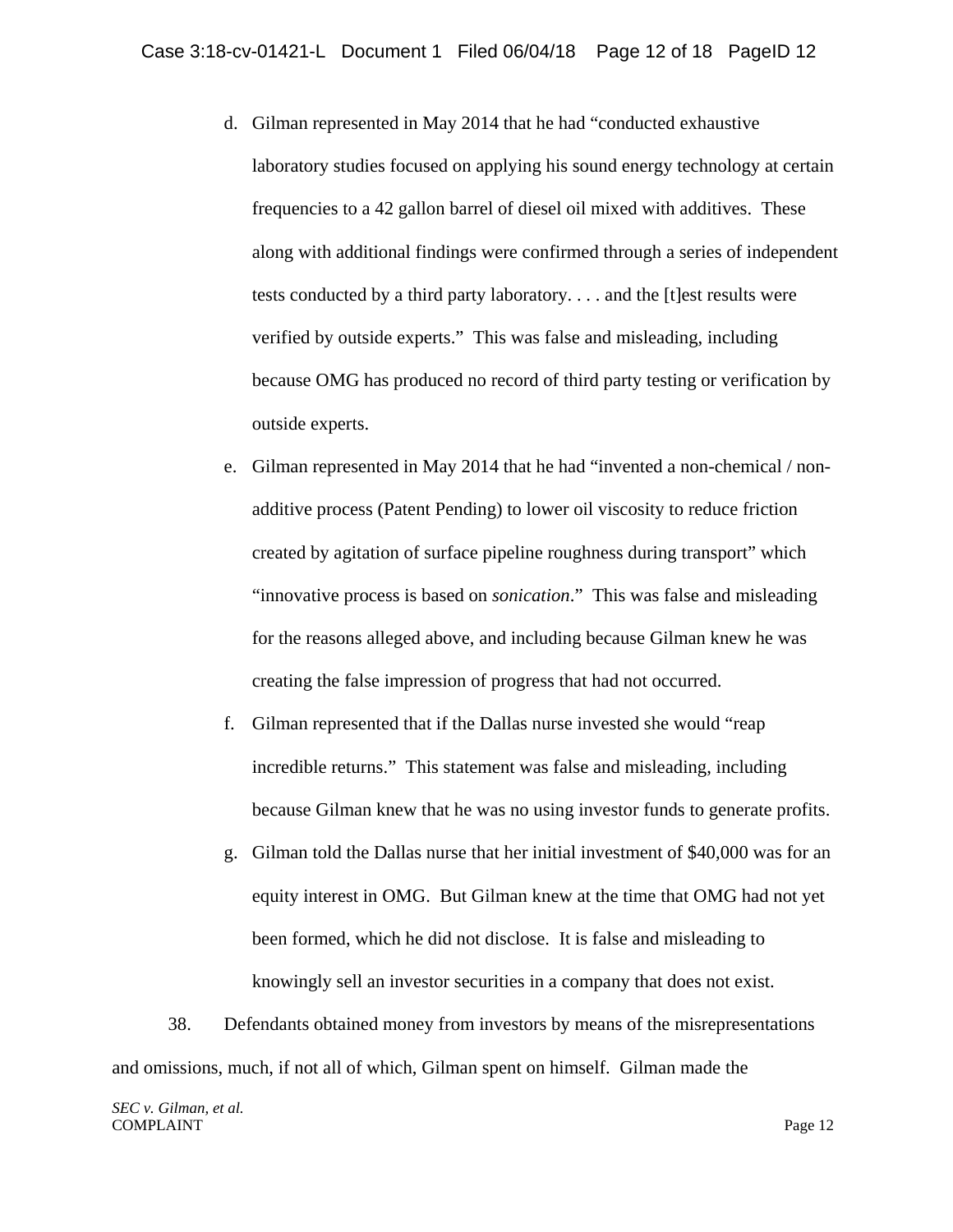misrepresentations and omissions knowingly or with severe recklessness, and his knowledge and state of mind is imputed to OMG and WaveTech, entities he controlled. Further, a reasonable investor would have considered the misstatements and omissions about the use of investor funds and the status of the soundwave technology important in deciding whether to invest.

### **E. Gilman Also Defrauded GilmanSound Investors**

39. Gilman also misled GilmanSound investors and misappropriated GilmanSound investment funds. Gilman misused substantially all of the investor fund deposited into the known GilmanSound bank accounts during the Relevant Period on the same types of personal expenses and non-business items described above.

40. For example, a businessman in California invested \$700,000 in GilmanSound, including approximately \$275,000 that he wired in December 2013.Gilman represented to the investor that Gilman was a successful musician and artist who had developed a sound system that could dramatically change the way sound is conveyed in large stadiums. Gilman offered the California businessman an investment opportunity to buy ownership interests in GilmanSound with the promise of a return once the company succeeded and later sold. Based on conversations with Gilman, the investor understood his \$275,000 would be used on research and development for the sound technology, travel costs to sell the technology, and other business operation expenses. However, Gilman commingled these funds with other investor funds (and some legitimate revenues earned from the stadium installation work), and then used the combined funds to take a cruise and for luxury Las Vegas hotels, designer clothing, airline flights, designer luggage, home furnishings, legal expenses, and cash withdrawals and transfers to his personal bank accounts.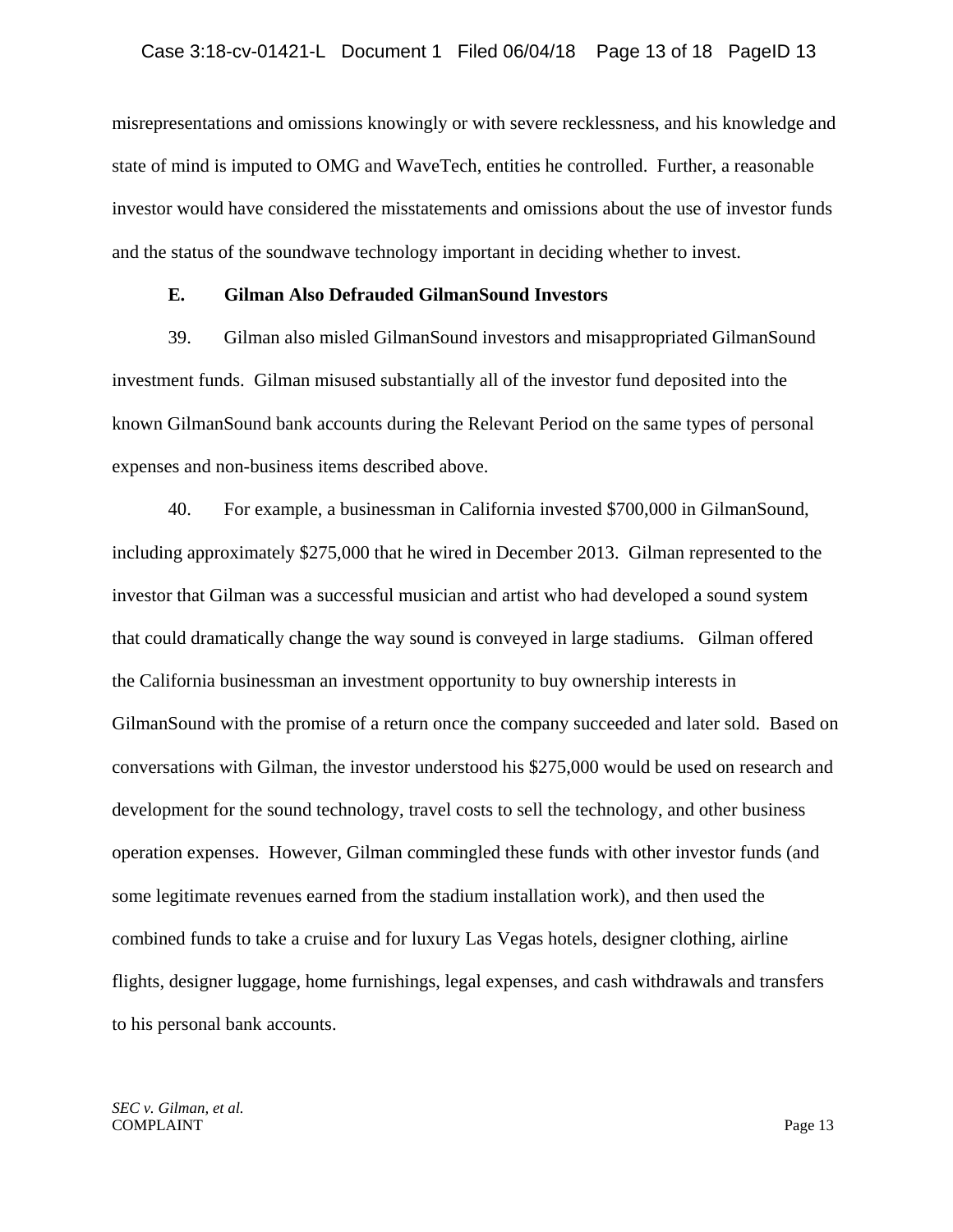### Case 3:18-cv-01421-L Document 1 Filed 06/04/18 Page 14 of 18 PageID 14

41. Then, in July 2014 and May 2015, Gilman told the investor he needed loans for the use of the GilmanSound business. Specifically, Gilman said that another investor reneged on an anticipated investment, and he needed funds to pay a supplier for various business needs or they would lose out on an important business opportunity. As a result, the investor made an investment loan of \$50,000 to GilmanSound in July 2014 in exchange for an investment agreement guaranteeing a \$50,000 return on the investment, and a second investment loan of \$25,000 to GilmanSound (but deposited in Gilman's personal account) in May 2015 in exchange for a note guaranteeing a \$5,000 return on the investment.

42. Gilman's statements and omissions to the investor were false and misleading, as Gilman knew. The funds from the investment loans were not used to pay a supplier for business needs. Instead, Gilman commingled the funds with other investor funds and, like he did with the other investment funds GilmanSound received during the Relevant Period, spent them on personal and other non-business expenses. The investment loans were never repaid.

43. Gilman also used GilmanSound to misappropriate funds from OMG and WaveTech investors. First, Gilman lured investors into the OMG and WaveTech ventures by highlighting his musical past and ongoing GilmanSound efforts to legitimize his claimed soundwave expertise to persuade others that he was capable of developing these technologies. Second, Gilman used the GilmanSound bank account to solicit, receive, and then misappropriate investor funds designated for investments in OMG or WaveTech.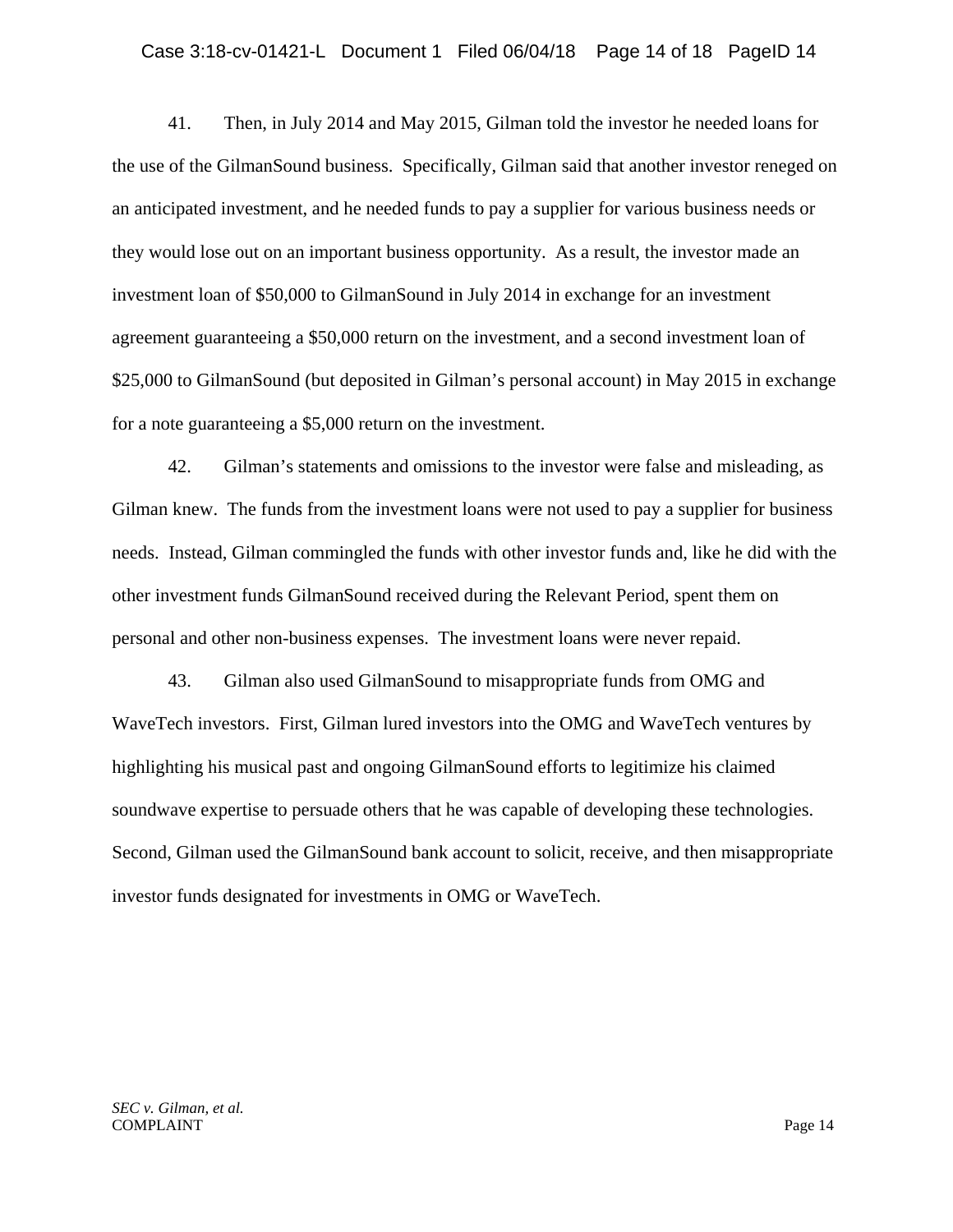# **FIRST CLAIM FOR RELIEF**

# **Violations of Section 17(a) of the Securities Act (against all Defendants)**

44. The SEC reallages and incorporates by reference each and every allegation contained in the paragraphs above.

45. By engaging in the conduct described herein, Defendants, directly or indirectly, singly or in concert with others, in the offer or sale of securities, by use of the means and instrumentalities of interstate commerce and/or by use of the mails has: (a) employed devices, schemes, and artifices to defraud; (b) obtained money or property by means of untrue statements of a material fact and omitted to state a material fact necessary in order to make the statements made, in light of the circumstances under which they were made, not misleading; and (c) engaged in transactions, practices, and courses of business which operate or would operate as a fraud and deceit upon the purchasers.

46. With regard to his violations of Section  $17(a)(1)$  of the Securities Act, Defendants acted with scienter and engaged in the referenced acts knowingly and/or with severe recklessness. With regard to his violations of Sections  $17(a)(2)$  and  $17(a)(3)$  of the Securities Act, Defendants acted at least negligently.

47. By reason of the foregoing, Defendants have violated and, unless enjoined, will continue to violate Section 17(a) of the Securities Act [15 U.S.C. § 77q].

### **SECOND CLAIM FOR RELIEF**

# **Violations of Section 10(b) of the Exchange Act and Rule 10b-5 thereunder (against all Defendants)**

48. The SEC reallages and incorporates by reference each and every allegation contained in the paragraphs above.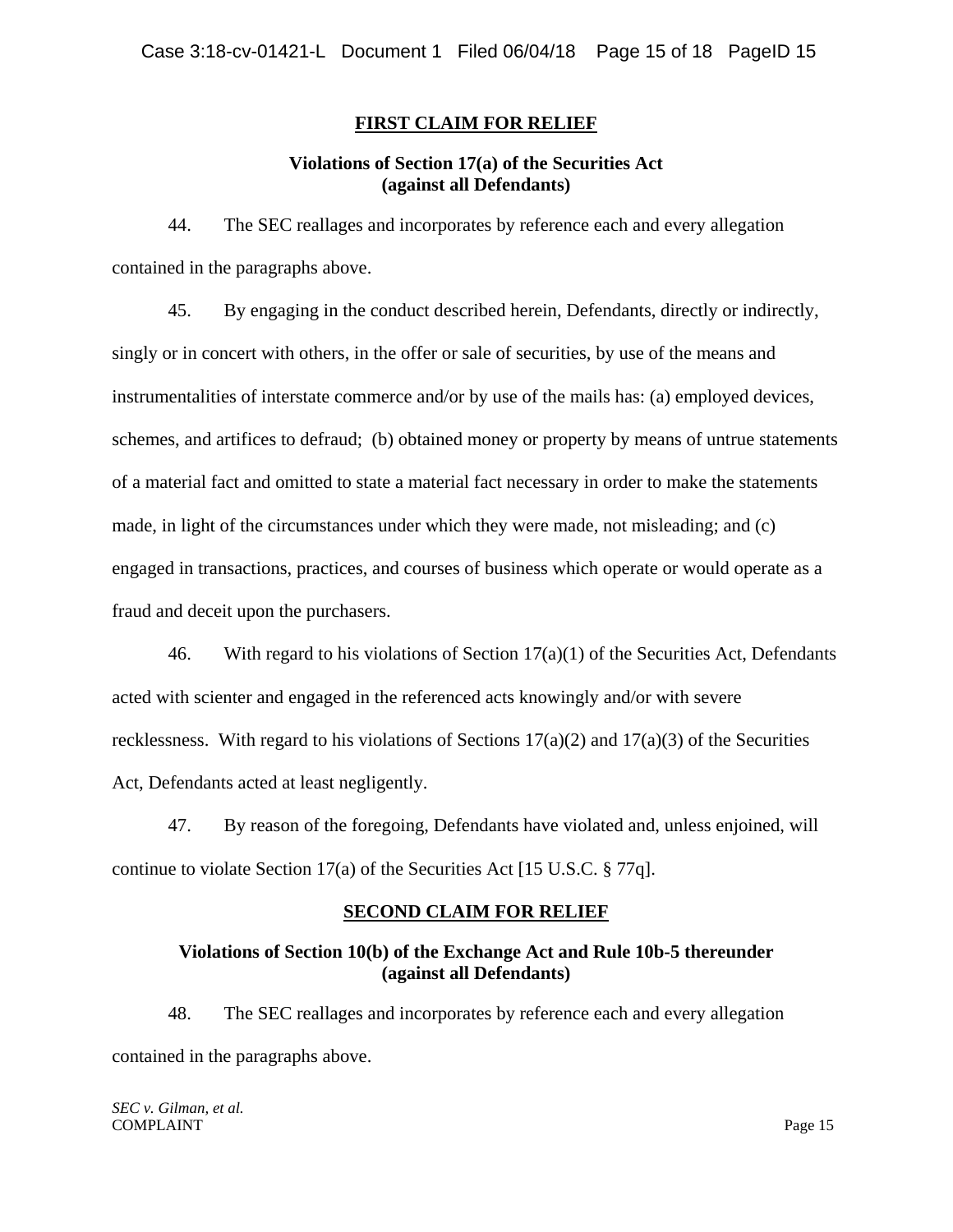# Case 3:18-cv-01421-L Document 1 Filed 06/04/18 Page 16 of 18 PageID 16

49. By engaging in the conduct described herein, Defendants directly or indirectly, singly or in concert, by the use of the means or instrumentalities of interstate commerce and/or or by use of the mails, in connection with the purchase or sale of securities: (a) employed devices, schemes, and artifices to defraud; (b) made untrue statements of a material fact and omitted to state a material fact necessary in order to make the statements made, in light of the circumstances under which they were made, not misleading; and (c) engaged in acts, practices, and courses of business which operate or would operate as a fraud and deceit upon purchasers, prospective purchasers, and any other persons.

50. Defendants acted with scienter and engaged in the referenced acts knowingly and/or with severe recklessness.

51. By reason of the foregoing, Defendants violated and, unless enjoined, will continue to violate Section 10(b) of the Exchange Act [15 U.S.C. § 78j(b)] and Rule 10b-5 thereunder [17 C.F.R. § 240.10b-5].

# **THIRD CLAIM FOR RELIEF**

### **Aiding and Abetting Violations of Section 17(a) of the Securities Act and Section 10(b) of the Exchange Act and Rule 10b-5(b) Thereunder (against Defendant Gilman)**

52. The SEC reallages and incorporates by reference each and every allegation contained in the paragraphs above.

53. By engaging in the conduct described above, Gillman knowingly or with severe recklessness provided substantial assistance to OMG's, WaveTech's, and GilmanSound's violations of Section 17(a) of the Securities Act [15 U.S.C. § 77q] and Section 10(b) of the Exchange Act [15 U.S.C. § 78j(b)] and Rule 10b-5 thereunder [17 C.F.R. § 240.10b-5].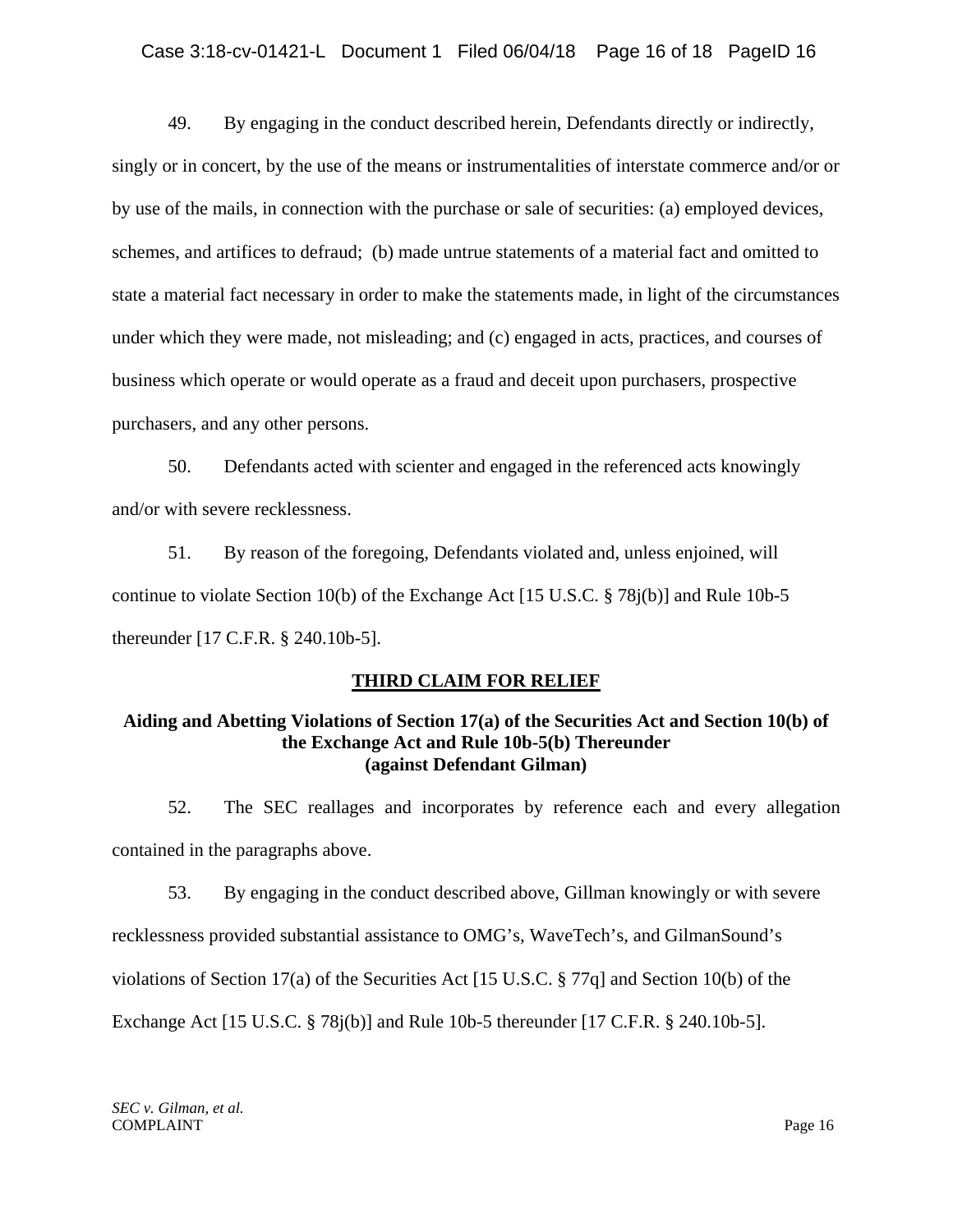54. By reason of the foregoing, pursuant to Section 15(b) of the Securities Act and Section 20(e) of the Exchange Act, Gilman aided and abetted OMG's, WaveTech's, and GilmanSound's violations of, and unless restrained and enjoined will continue to aid and abet violations of, Section 17(a) of the Securities Act [15 U.S.C. § 77q] and Section 10(b) of the Exchange Act [15 U.S.C. § 78j(b)] and Rule 10b-5 thereunder [17 C.F.R. § 240.10b-5].

### **RELIEF REQUESTED**

Therefore, the SEC respectfully requests that this Court:

- (a) Permanently enjoin Defendants and their agents, servants, employees, attorneys and all persons in active concert or participation with them who receive actual notice of the injunction by personal service or otherwise, from violating, directly or indirectly, Section 17(a) of the Securities Act [15 U.S.C. § 77q] and Section 10(b) of the Exchange Act [15 U.S.C. § 78j(b)] and Rule 10b-5 thereunder [17 C.F.R. § 240.10b-5];
- (b) Order Defendants to disgorge all ill-gotten gains and/or unjust enrichment realized by them, plus prejudgment interest;
- (c) Order Defendants to each pay an appropriate civil monetary penalty pursuant to Section 20(d) of the Securities Act [15 U.S.C. § 77t(d)] and/or Section  $21(d)(3)$  of the Exchange Act [15 U.S.C. § 78u(d)(3)]; and
- (d) Grant such further relief as this Court may deem just and proper.

# **JURY TRIAL DEMAND**

The SEC demands a trial by jury on all issues that may be so tried.